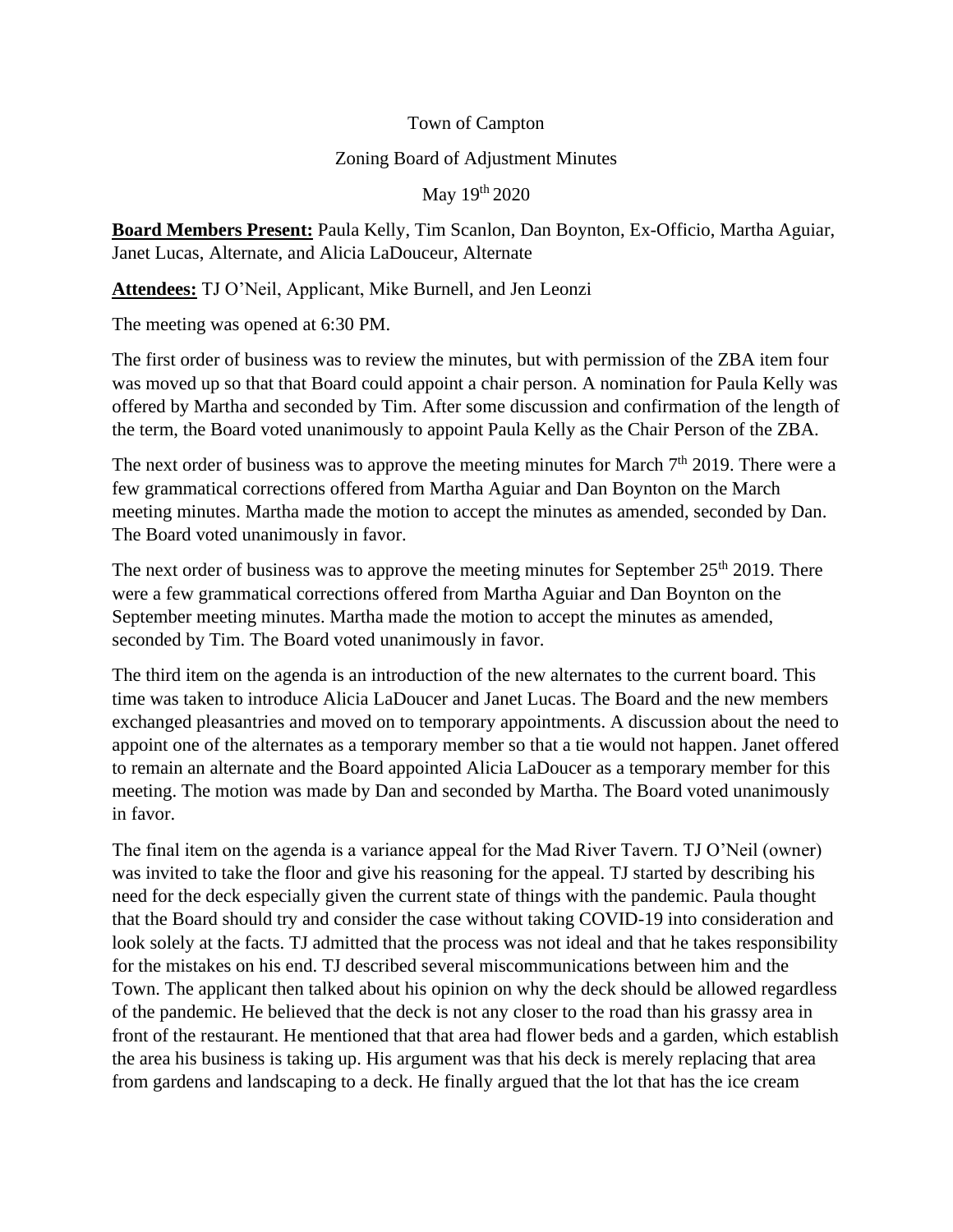stand was given a setback, and that now that the land has been merged, the setback might be considered to run the length of the new property.

Paula asked if the deck came out any further than where the steps are. TJ gave approximate locations of the boundaries of the deck, from the length to the width. Paula asked about the discrepancy of the deck size between the building permit, variance application and TJ's submitted drawing. The building permit shows 40 x 15 and the variance application and drawing provided shows 48 x 15. This issue was not fully addressed at this point. Martha asked TJ if he stopped building when he knew he needed a variance from the town. TJ mentioned that he did lay out deck boards, but did not screw them down. He generally believed that he had complied with the Town's request to stop construction.

Dan argued that the variance seems inflated because the Town setback is added onto the end of the State right-of-way (ROW). The conversation turned back to making sure the size and the exact variance number should precise. TJ pointed to his hand drawing that was as close to the correct measurements without actually measuring. TJ mentioned the discrepancy has come from the mishappen nature of the grassy area. Martha asked if a garden would be considered part of your footprint of the building. The general answer was no, but TJ was using the word footprint to describe the area as already being in use and not encroaching into empty space. There was discussion about the width of the deck and if it goes as far as the front step. The general consensus was that it did not go any further.

Paula asked about the plan for what the deck would look like and entrances/exits. TJ told the Board there will be a stair case for an emergency exit, but the patrons will enter and exit through the restaurant's main door. The exit will be gated so it can only be used an emergency exit. Paula asked about the measurements of including the emergency stairs. TJ thought it might be included in the 48 feet, but if it was not, he assured the board that the steps did not go further than the end of the building.

A poll of the public who was in attendance was asked for their opinions. They did not have any real opinion on the mater, but was listening in because they are in the restaurant industry and was interested in the outcome of the hearing.

The discussion turned to TJ's email to the ZBA and Select Board about his need to continue construction with the intention of tearing down the deck if the ZBA decides to deny the motion. TJ reaffirmed that his construction was not a personal slight, but was out of a desire to try and have the deck ready for the reopening of restaurants in New Hampshire.

The Board generally was not happy with the way in which the process took place, but see no real issue with the deck where it is currently proposed.

A motion was made by Dan Boynton: **to approve a 34-foot variance for the TJ Tavern Realty Property on Route 49, with the condition that an exact measurement of length is provided to the ZBA Clerk**. This was seconded by Tim Scanlon. The motion passed unanimously.

A motion was made to adjourn the meeting by Martha and seconded by Dan.